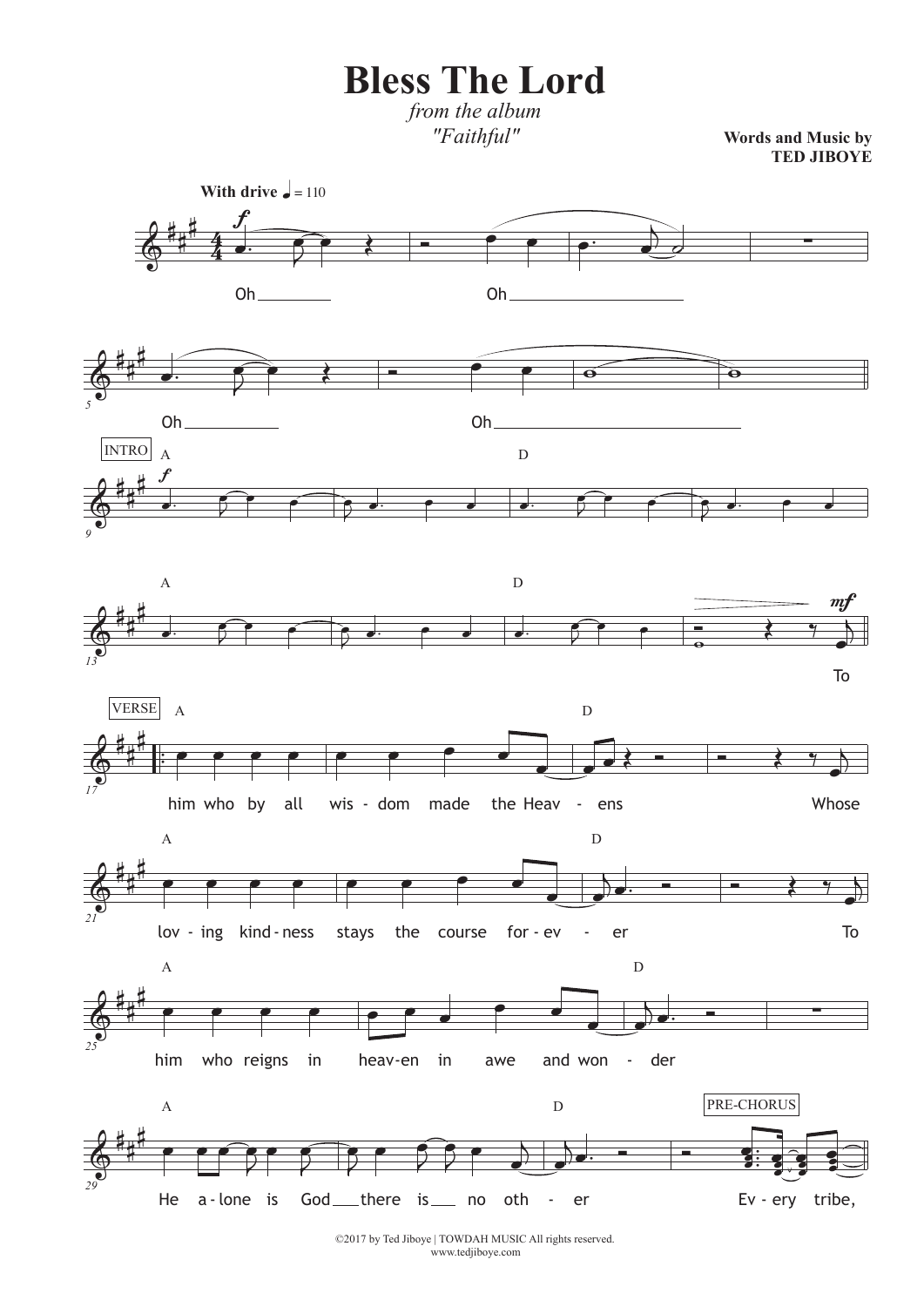Bless The Lord - p.2